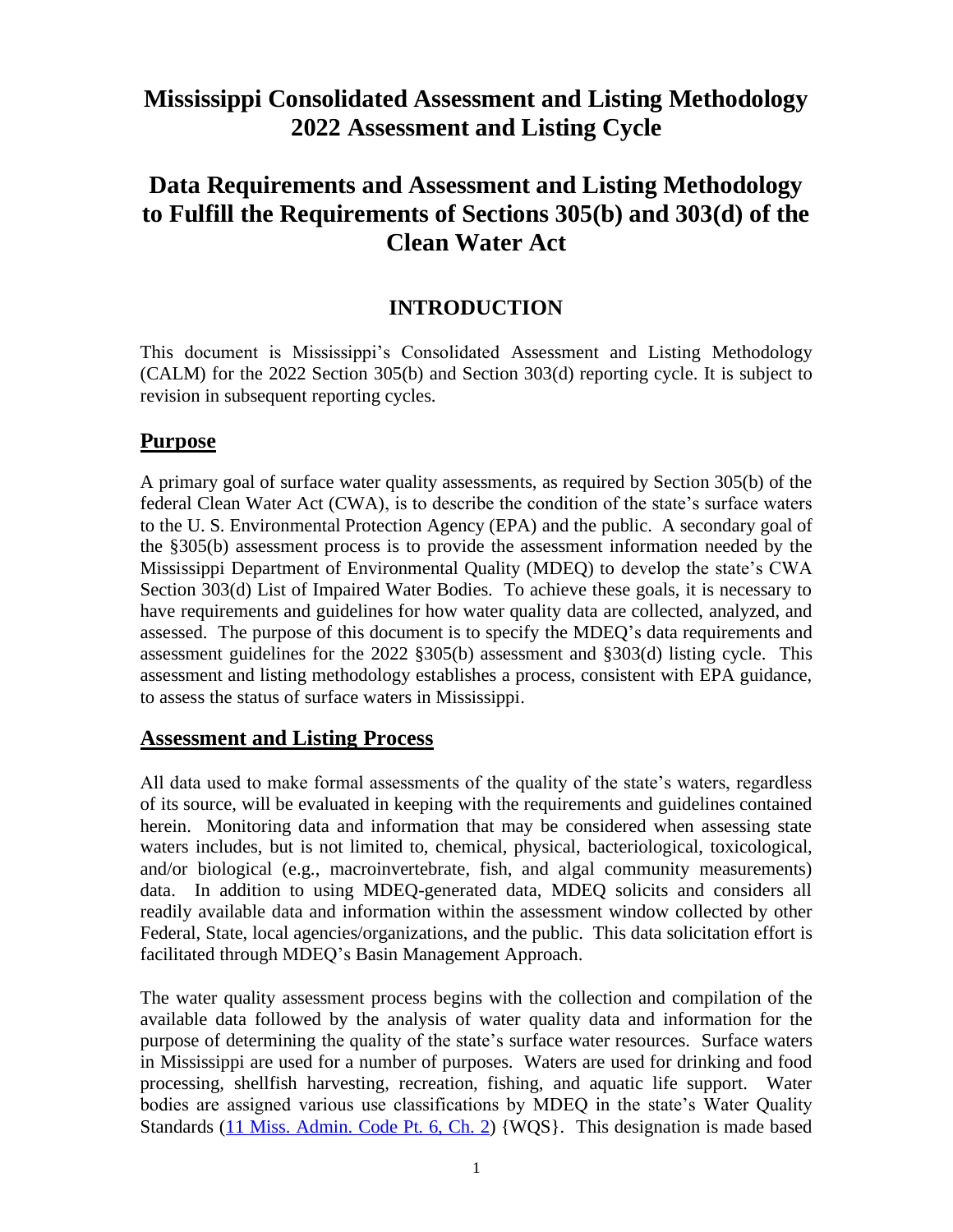on the use(s) of the water body as identified by MDEQ, the public, and other entities. The use classifications and associated USEPA designated uses for water quality assessment purposes recognized by the State of Mississippi are as follows:

| <b>Waterbody Classification</b> | <b>USEPA Associated Designated Use</b> |
|---------------------------------|----------------------------------------|
| <b>Public Water Supply</b>      | Drinking Water Supply                  |
| Recreation                      | <b>Contact Recreation</b>              |
| Fish and Wildlife               | Aquatic Life Use, Fish Consumption,    |
|                                 | <b>Secondary Contact Recreation</b>    |
| <b>Shellfish Harvesting</b>     | <b>Shellfish Consumption</b>           |

Most of Mississippi's waters are classified as Fish and Wildlife. For each of the use classifications listed above, there are various narrative and numeric water quality criteria that apply to those water bodies in order to protect that use. These criteria are used in the assessment process. A water body (part or all of a stream, river, lake, estuary or coastline) should support one or more of these uses.

Mississippi's WQS specify the appropriate levels for which various water quality parameters or indicators support a water body's designated use(s). Each use assessed for a water body is determined to be either "Attaining" or "Not Attaining" in accordance with the applicable water quality standards and EPA guidelines for assessments pursuant to §305(b).

After assessing attainment status of the water body's designated use(s), each water body is assigned to an assessment unit that defines the length of the reach assessed and is placed into one of five assessment categories as per EPA guidance. These categories are summarized below in Table 1.

| <b>Assessment Categories</b> | Definitions of Categories                                             |  |  |  |
|------------------------------|-----------------------------------------------------------------------|--|--|--|
| Category 1                   | Attaining all uses                                                    |  |  |  |
| Category 2                   | Attaining some uses but there is insufficient data to                 |  |  |  |
|                              | determine if remaining designated uses are met                        |  |  |  |
| Category 3                   | Insufficient data to determine whether any                            |  |  |  |
|                              | designated uses are met                                               |  |  |  |
| Category 4                   | Not attaining a use but a TMDL is not needed                          |  |  |  |
| 4A                           | - TMDL has been completed                                             |  |  |  |
| 4B                           | - Other required control measures will result in<br>attainment of WQS |  |  |  |
| 4C                           | - Impairment or threat not caused by a pollutant                      |  |  |  |
| Category 5                   | Not attaining a use and a TMDL is needed                              |  |  |  |

**Table 1**

Where data and information of appropriate quality and quantity indicate non-attainment of a designated use or uses and a Total Maximum Daily Load (TMDL) is needed for an assessed water body (Category 5), the water body pollutant combination will be placed on Mississippi's 2022 §303(d) List of Impaired Water Bodies.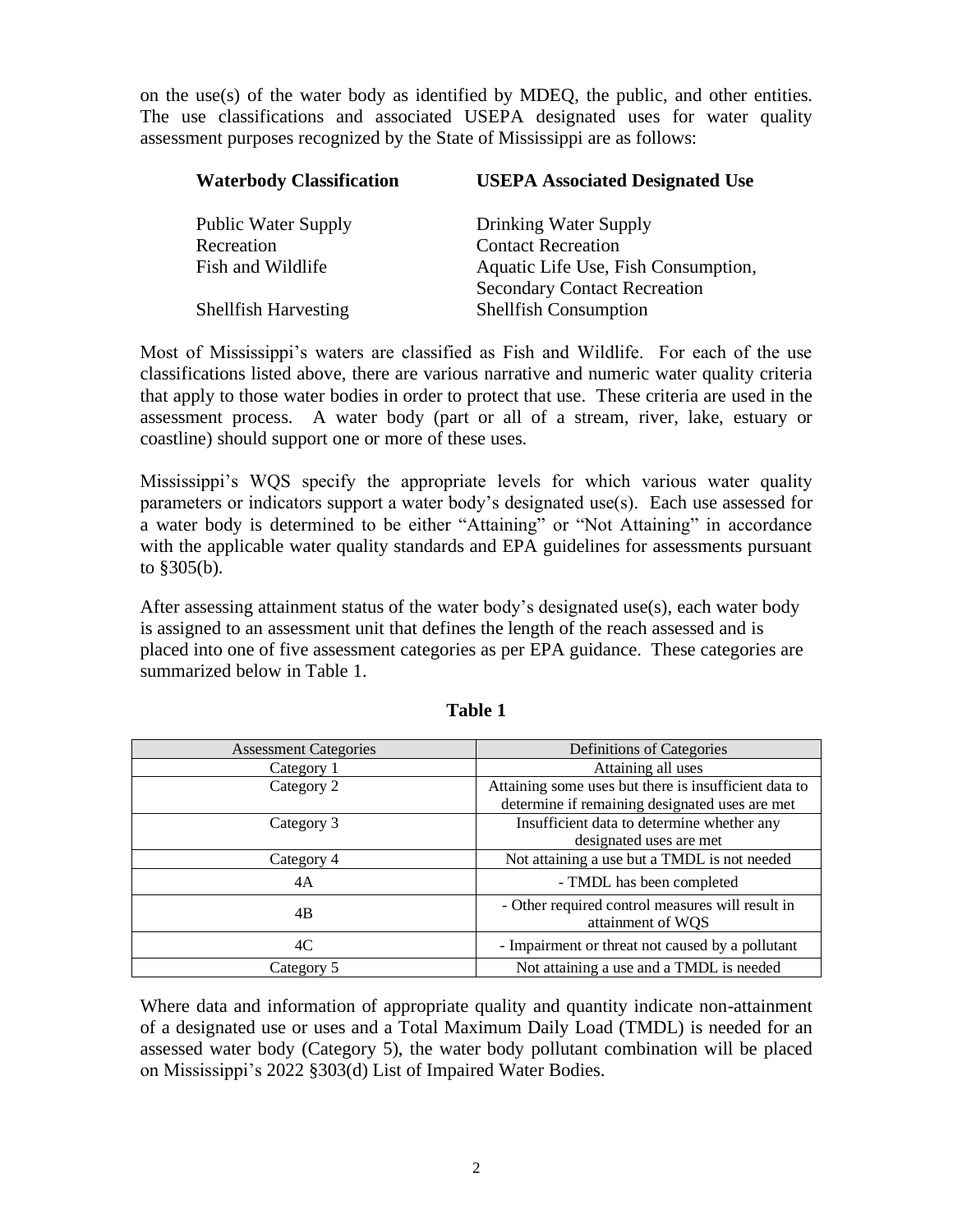## **Data Quality and Assessment Window**

MDEQ's ability to make meaningful and scientifically defensible statements about the overall water quality of a water body depends directly on the rigor and quality under which the water quality data are collected, analyzed, and reported. In order to ensure consistent and accurate decision-making for water quality assessments, MDEQ maintains a strong commitment to using only high quality data that are accompanied by acceptable quality assurance (QA) information that meet the established minimum data requirements. The selection of minimum data requirements for water quality assessment is intended to ensure that the most accurate water quality conditions are portrayed and to help minimize the probability of making an erroneous assessment. Data generated by MDEQ, other agencies, and individuals should also be of the quality necessary to make credible and realistic assessment decisions on the condition of the state's waters. Whenever possible, data need to be of the highest quality and developed using sampling and analytical protocols and standard operating procedures (SOPs) recognized by state and EPA quality assurance program plans (QAPPs). As such, no data will be assessed for the §305(b)/§303(d) process without supporting quality assurance documentation and strict adherence to the 106 & Project QAPPs.

In most cases, MDEQ will use the most recent five years of readily available data. This data includes MDEQ and Non-MDEQ generated data. For the 2022 §305(b) Report, the data window is 2016-2020. According to EPA guidance, data more than five years old may be used on a case-by-case basis if the data are considered representative of present water quality conditions.

## **2022 CALM USE SUPPORT DETERMINATION GUIDELINES**

MDEQ will utilize the following guidelines for data quality, data quantity, and data assessment for data used in the 2022 §305(b) assessment and §303(d) listing process. These guidelines apply, as appropriate, to rivers, streams, lakes, estuaries, and coastal waters.

## **AQUATIC LIFE USE SUPPORT (ALUS)**

The aquatic life designated use is indicative of healthy aquatic life for such organisms as fish, benthic macroinvertebrates, and periphyton (algae). Indicators appropriate for use in ALUS determinations include biological, chemical/physical, and toxicological data. Biological community surveys are the preferred datasets for ALUS determinations as these data directly measure the overall biological or ecological condition of a water body by responding to the effects of multiple chemical and physical stressors and/or conditions and integrating these effects over time. MDEQ has compiled an extensive benthic database and employed rigorous scientific methodology in the development of the Mississippi Benthic Index of Stream Quality (M-BISQ), an Index of Biological Integrity (IBI) for Mississippi's freshwater wadeable streams. Biological measures are direct, integrative, and compelling indicators of water quality and aquatic life use condition. For this reason, where water chemical data are limited but biological indicator data exist, MDEQ considers the biological information sufficient for assessing aquatic life use and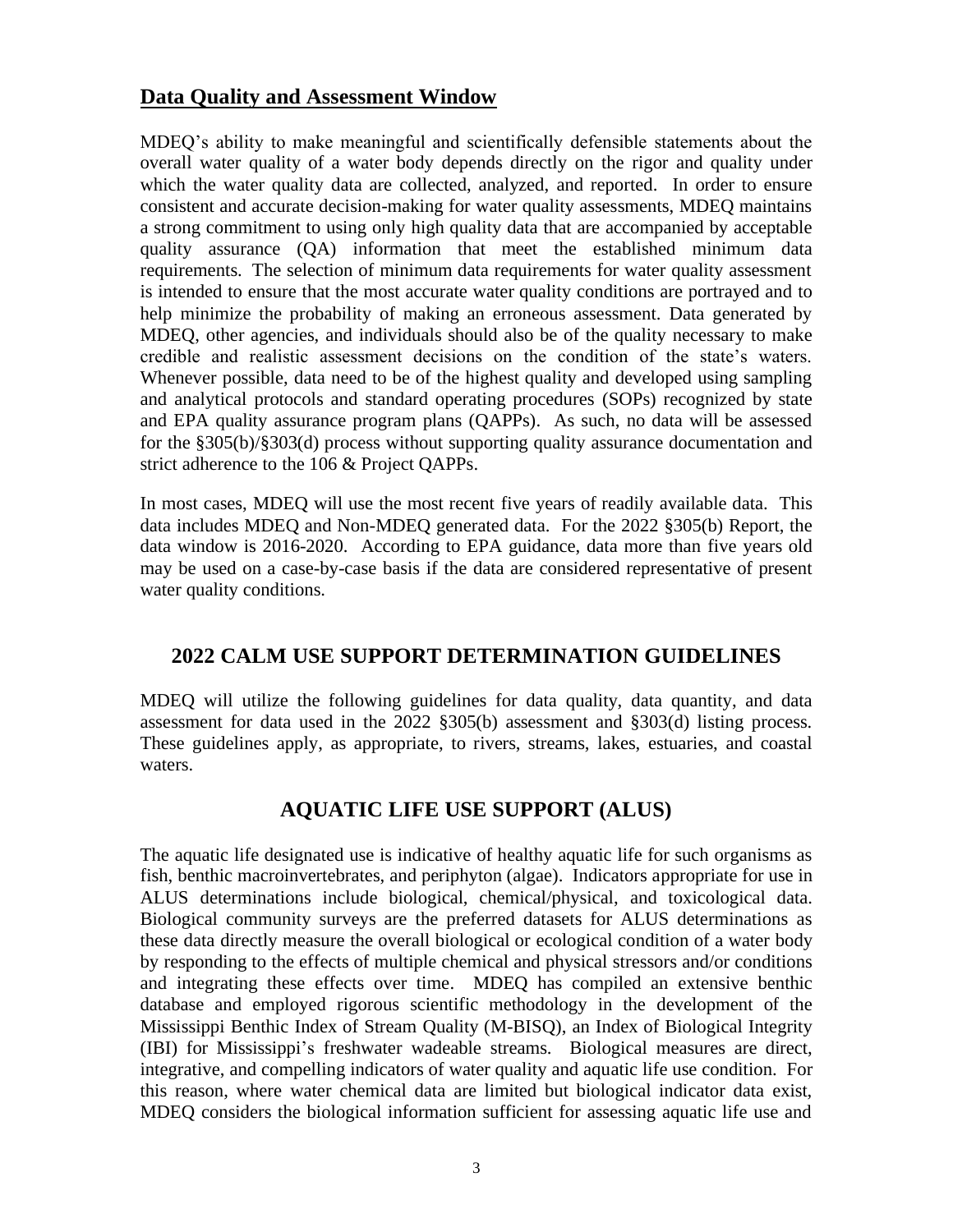will weigh that information appropriately. When sufficient quantity of each type of data exist, all data will be considered. Use of M-BISQ is appropriate in freshwater wadeable streams statewide with the exception of the Mississippi Alluvial Plain (Mississippi Delta) streams.

## **Biological Community Data (Benthic Macroinvertebrates)**

## **Data Quantity:**

- 1. Minimum of one benthic macroinvertebrate community (i.e., bottom-dwelling aquatic insects, worms, clams, etc.) survey within the applicable §305(b) reporting period.
- 2. Sample collection methods, lab processing, taxonomy and enumeration methods are compatible with MDEQ SOPs used to develop the Mississippi Benthic Index of Stream Quality (M-BISQ), and meet programmatic measurement quality objectives (MQO).

### **Assessment Methodology:**

MDEQ developed the M-BISQ to provide the state with a sound scientific methodology for accurately monitoring and assessing the overall ecological condition of most of the state's wadeable streams (streams in the Mississippi Alluvial Plain are not presently included) using benthic macroinvertebrates. The detailed assessment methodology based on M-BISQ for Aquatic Life Use Support and used for the 2022 §303(d) list is found in Appendix A.

## **Water Chemistry**

Only data for physical/chemical parameters for which Mississippi has adopted numeric water quality criteria in Mississippi's WQS will be used for making a water body §305(b) use support determination and/or a §303(d) listing. Other parameters for which numeric criteria have not been adopted (e.g., nutrients, turbidity/suspended solids, chlorophyll-a) will be shown as impairment causes if there is an identified association with exceedances of a parameter for which the state has a numeric criterion (e.g., elevated nutrients causing excursions of the dissolved oxygen criterion). Where data indicate only a slight variation from a criterion, the magnitude of the variation, as well as other site-specific natural influences (e.g., low pH in geographic regions with natural acidic soils and blackwater streams, extended drought conditions) will be taken into consideration. Professional judgment by MDEQ monitoring and data assessment staff will be incorporated into the use support determination process in these cases. Furthermore, no monitoring location will be assessed as not attaining water quality standards based on the results of a single chemical sample WQS violation. This is due to the possibility of an anomalous environmental event. In addition, no water body will be assessed as attaining ALUS using a set of water chemistry data that does not include dissolved oxygen (DO) data, a critical piece of environmental information for ALUS in the absence of biological community data.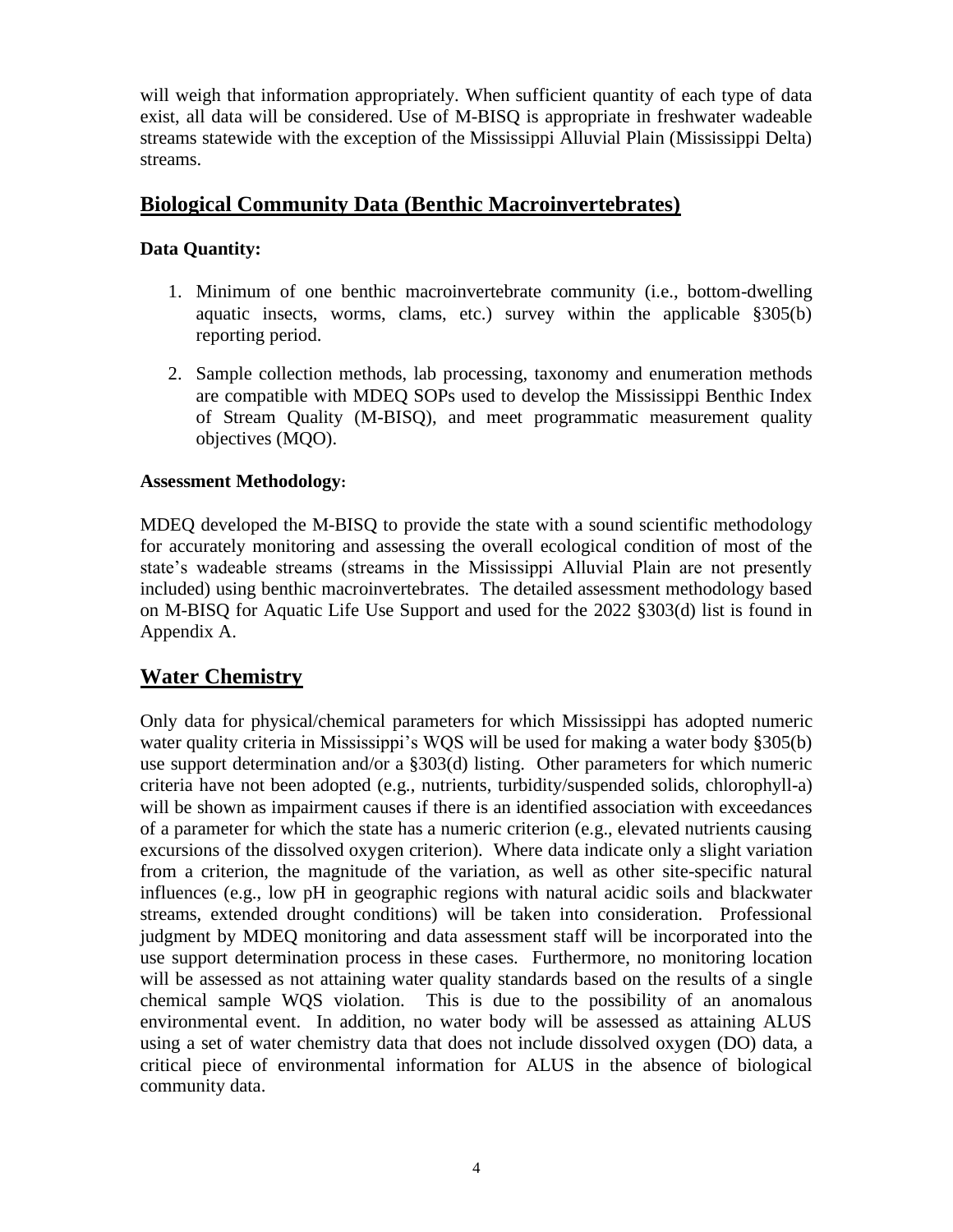### **Dissolved Oxygen (DO)**

Mississippi's DO criteria are based on daily arithmetic (i.e., 24-hour) averages and an instantaneous minimum as defined in the state's water quality standards. In Mississippi streams, the minimum DO concentration is generally observed during the environmentally critical condition, which is near sunrise in the summer/fall or low-flow, warm-weather index period. Consequently, 24-hour or diel monitoring, conducted manually or using automated in-situ dataloggers or sondes, is the preferred means of data collection for dissolved oxygen in order to make a meaningful assessment. MDEQ realizes that the majority of ambient monitoring DO data are often collected instantaneously in the late morning to the early afternoon hours, from 10:00 a.m. to 2:00 p.m. Therefore, in the absence of diel monitoring data, MDEQ will compare DO data to the instantaneous minimum criterion of 4.0 mg/L when the data requirements (as outlined below) are achieved.

### **DO Data Quantity:**

- 1. **Daily Average Measurements (diel monitoring):** 
	- A. A minimum of 3 sampling events distributed over a 2-year period within the §305(b) data window collected during the environmentally critical condition generally occurring during the summer/fall index period from June through October.
	- B. A minimum of 24 consecutive hours of measurements per event. For events in excess of 24-hours, the time frame for the sampling event begins with the first quality-assured measurement taken after deployment of the data sonde.
	- C. Each 24-hour sampling event should at a minimum be spaced 1 week apart. With the use of in-situ dataloggers or sondes, a minimum sampling interval of 1 measurement per hour is required. If monitoring is conducted manually, 1 measurement every 4 hours is the required minimum sampling interval.
	- D. Measurements should include collection at the appropriate sample depth as specified for dissolved oxygen in 11 Miss. Admin. Code Pt. 6, R. 2.2, C of the state's WQS.
- 2. **Instantaneous Minimum:** Instantaneous measurements of DO will be considered for use support determinations as follows:
	- A. Minimum of 10 data points within the assessment window.
	- B. Measurements should include collection at the appropriate sample depth as specified for dissolved oxygen in 11 Miss. Admin. Code Pt. 6, R. 2.2, C of the state's WQS.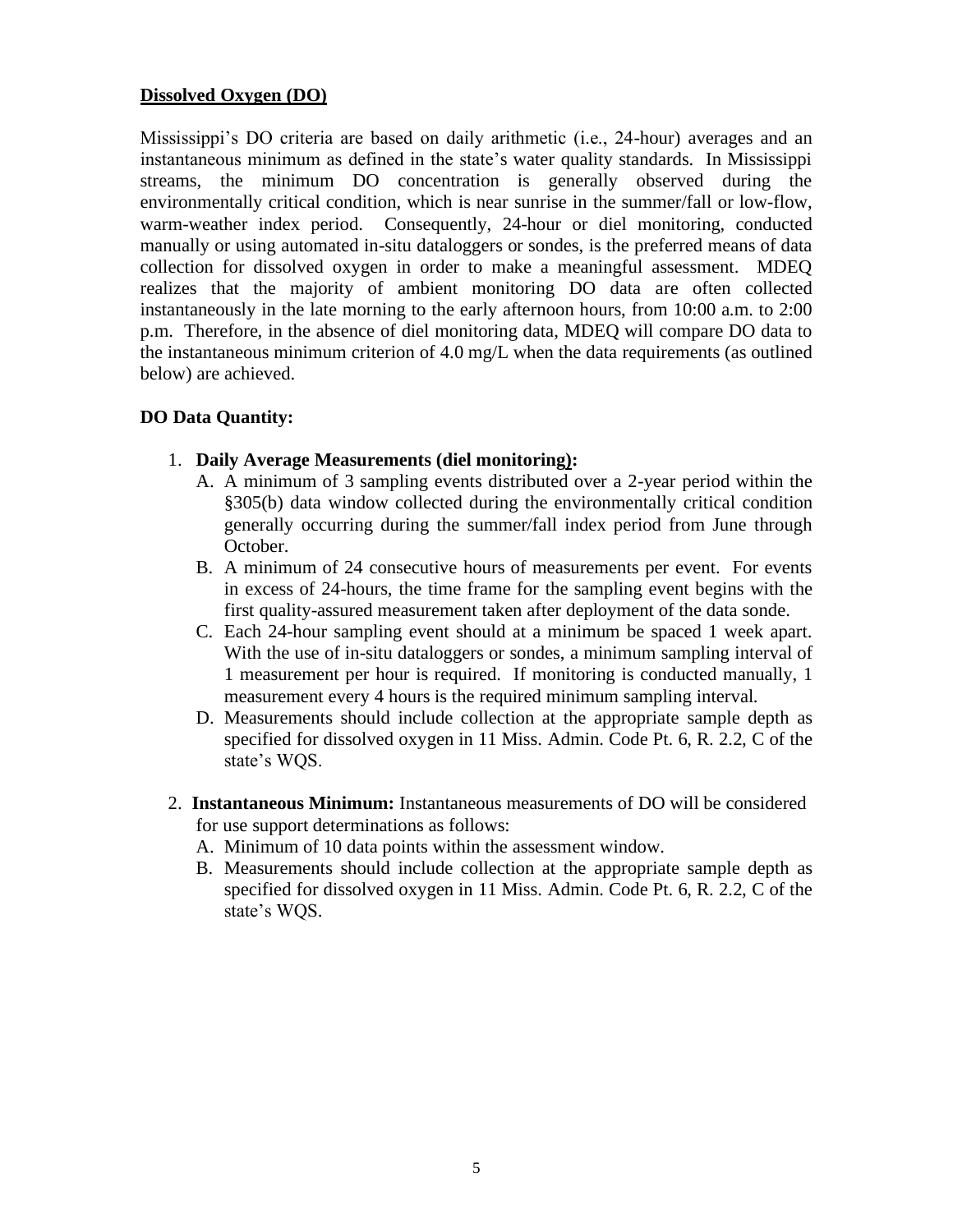#### **Assessment Methodology**:

**Daily Average:** When assessing diel dissolved oxygen data against the daily average criterion, assessments for dissolved oxygen will be made as follows:

#### **Not Attaining:**

A daily average of less than 5.0 mg/L is observed in more than 10% of the 24-hour sampling events, where 10% exceedance is determined using a binomial distribution test with 90% confidence ( $\alpha = 0.1$ ) where there are a minimum of 8 sampling events, described with the associated table in Appendix B. In order to use the binomial approach to determine 10% exceedance of the applicable criteria, a minimum of 8 sampling events is required. In situations where there are less than 8 diel sampling events, non-attainment will be indicated by a daily average of less than 5.0 mg/L in greater than 10% of the sampling events.

**Instantaneous:** In cases where only instantaneous DO data are collected during the critical condition, the instantaneous criterion of 4.0 mg/L will be used and assessments for dissolved oxygen will be made as follows:

#### **Not Attaining:**

Instantaneous criterion exceeded in more than 10% of the samples, where 10% exceedance is determined using a binomial distribution test ( $\alpha = 0.1$ ), described with the associated table in Appendix B. In addition, when an exceedance of the instantaneous criterion is observed during the noncritical time of day and a second exceedance is observed at a minimum of one week later, the monitoring location may be assessed as not attaining. The magnitude of the exceedance, as well as other site-specific natural influences (e.g., low DO in estuaries and naturally stratified waters), will be taken into consideration and professional judgment applied in making use support determinations.

Note: Where a site-specific criterion exists, that criterion will be used for assessment.

#### **Conventional Chemical Data Other Than DO**

Some conventional parameters (e.g., temperature, pH, total dissolved solids, specific conductance, and chlorides) listed in the state's water quality standards do not have daily average criteria. These parameters may be measured instantaneously, but are often measured along with DO using automated equipment capable of recording diel measurements for extended periods of time. The assessment guidelines given below will be used for determining use support.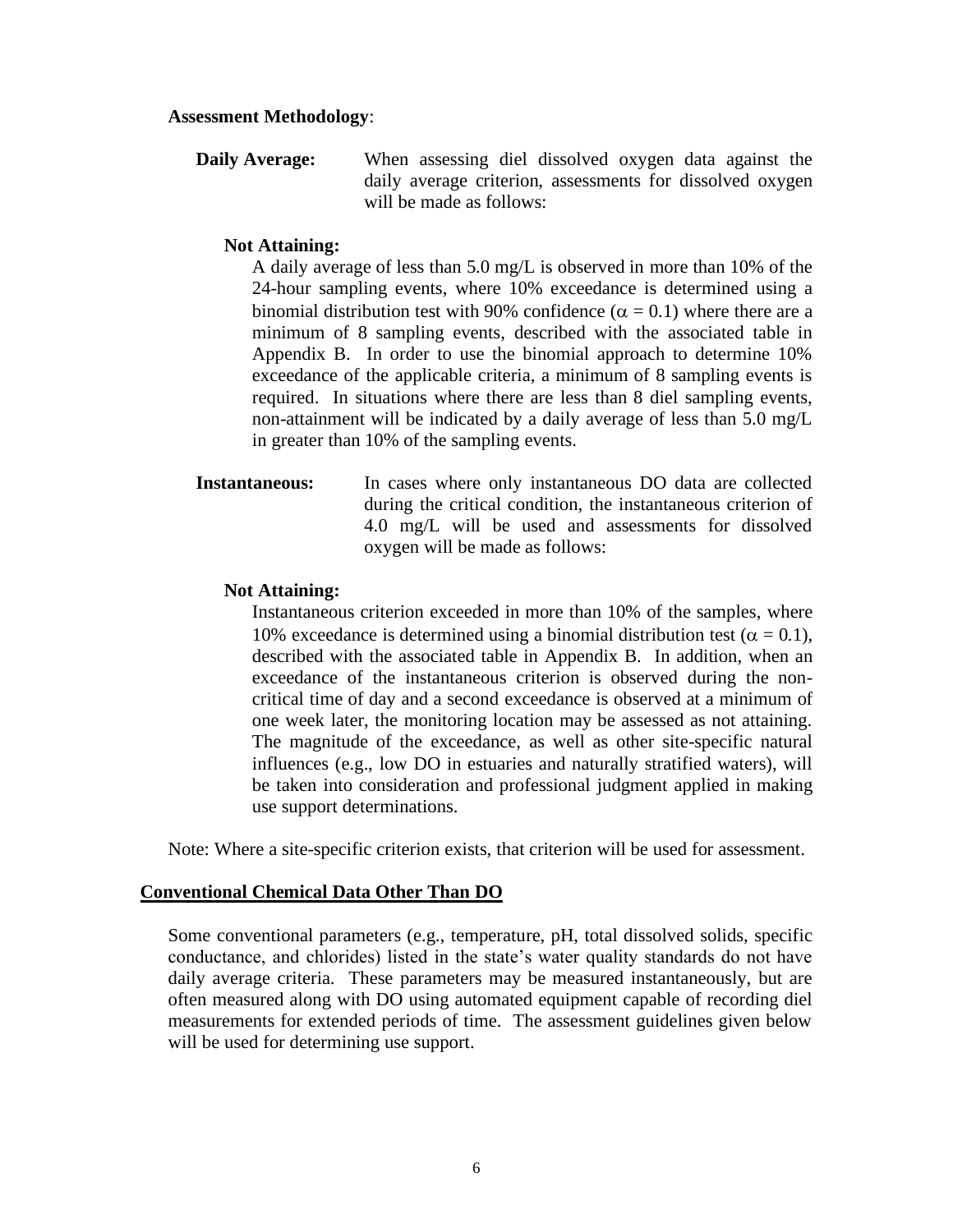### **Data Quantity:**

### **1. Diel Measurements:**

- A. A minimum of 3 sampling events over a 2-year period within the §305(b) data window collected during the environmentally critical condition for the parameter of concern.
- B. A minimum of 24 consecutive hours of measurements per event. For events in excess of 24-hours, the time frame for the sampling event begins with the first quality-assured measurement taken after deployment.
- C. Each 24-hour sampling event should at a minimum be spaced 1 week apart. With the use of in-situ dataloggers or sondes, a minimum sampling interval of 1 measurement per hour is required. If monitoring is conducted manually, 1 measurement every 4 hours is the required minimum sampling interval.
- D. Measurements should include collection at the appropriate sample depth as specified for temperature in 11 Miss. Admin. Code Pt. 6, R. 2.2, E. of the state's WQS.

### **2. Instantaneous Measurements:**

- A. Minimum of 10 total data points within an assessment window.
- B. Measurements should include collection at the appropriate sample depth as specified for temperature in 11 Miss. Admin. Code Pt. 6, R. 2.2, E. of the state's WQS document.

#### **Assessment Methodology:**

When assessing data for temperature, pH, TDS, specific conductance, and chlorides, use support will be assigned as follows:

#### **Not Attaining:**

Instantaneous criterion exceeded in more than 10% of the samples, where 10% exceedance is determined using a binomial distribution test ( $\alpha = 0.1$ ), described with the associated table in Appendix B. In addition, the magnitude of the exceedance, as well as other site-specific natural influences (e.g., low pH in naturally acidic waters, high conductivity in tidally affected freshwater streams), will be taken into consideration and professional judgment applied in making use support determinations.

### **Toxicants (including Ammonia)**

During most routine ambient monitoring, water column toxicants are measured using screening level (i.e., "unclean") sampling and analytical techniques. These data will not be used to make use support determinations for §305(b) assessments or §303(d) decisions. However, these data will be reviewed as part of the §305(b) process. When concentrations above the state's water quality criteria are observed, follow-up sampling will be scheduled utilizing "clean" sampling and analytical procedures or techniques. Data for toxicants will be assessed against acute criteria (i.e., one-hour average concentration) when single grab samples are taken using "clean" techniques. Data for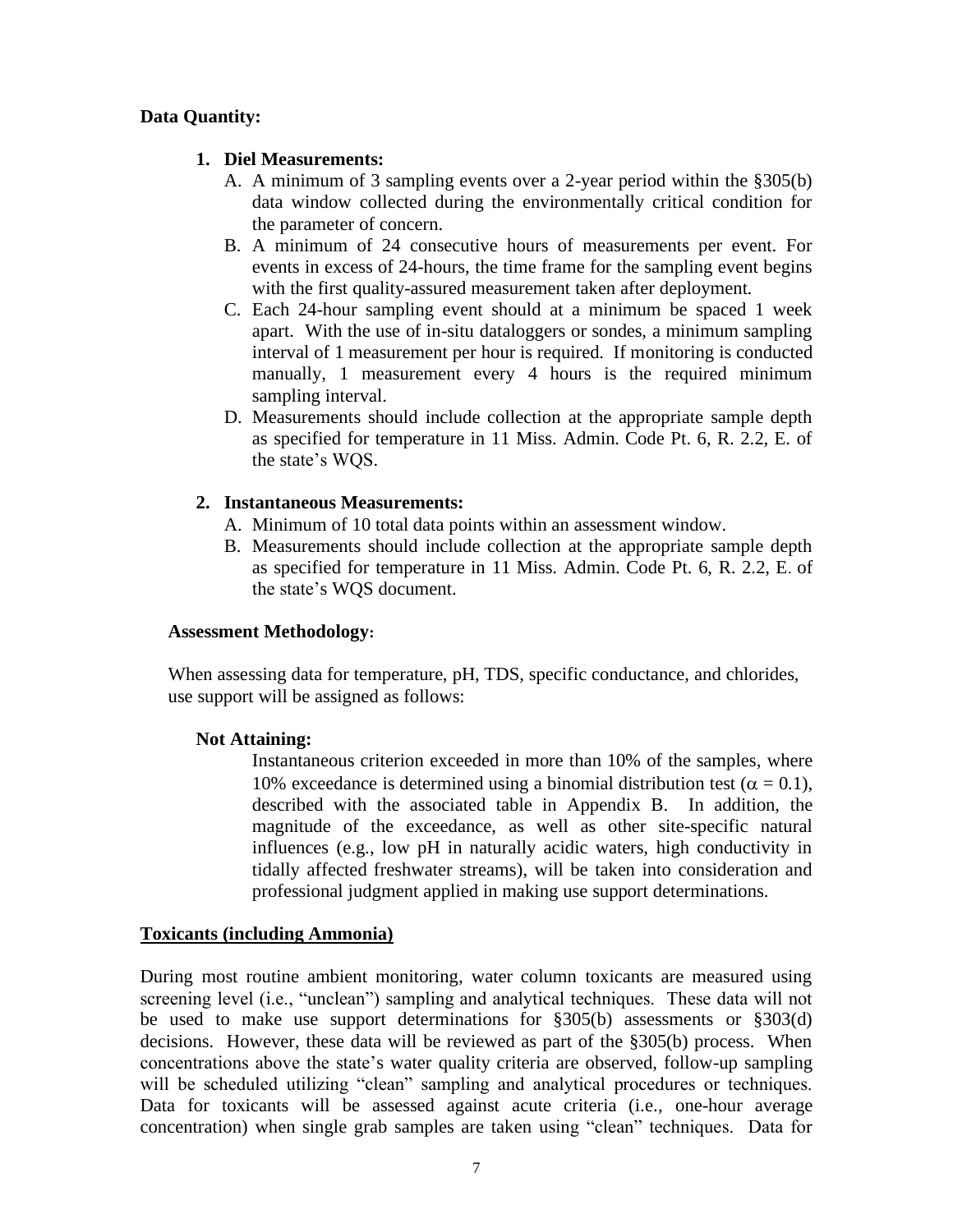toxicants collected in a manner suitable for a computation of an average 4-day chronic concentration (minimum of one sample every hour for four consecutive days) using "clean" techniques will be assessed against the chronic standard. Data for toxicants will be assessed when data requirements (as outlined below) are achieved.

#### **Data Quantity:**

1. Minimum of 10 data points within a three-year period within the §305(b) data window collected using clean techniques.

#### **Assessment Methodology:**

Assessments will be made as follows:

#### **Not Attaining:**

.

More than 10% exceedance of the toxic acute/chronic criteria, where 10% exceedance is determined using a binomial distribution test ( $\alpha = 0.1$ ), described with the associated table in Appendix B.

It should be noted that monitoring for most toxicants (i.e., metals and organics) is costly because "clean" techniques are required to derive accurate results. In these cases, data sets will likely never exceed 10 samples. Also, due to the costly nature of "clean" samples, it is normal protocol to suspend sampling efforts once 2 violations of appropriate WQS are observed.

## **RECREATION USE SUPPORT**

Recreation use is intended for the protection of waters suitable for recreational purposes including primary water contact activities such as swimming and water skiing as well as secondary incidental water contact activities such as wading, fishing, and boating. State waters classified for Primary Contact Recreation status are specifically designated in the state's WQS. Waters not specifically designated as recreation are considered Secondary Contact Recreation waters. Indicators appropriate for use in both primary contact recreation use support and secondary contact recreation use support determinations include fecal coliform, enterococci, and *Escherichia coli* (E. coli) bacteria. Enterococcus is the bacteriological indicator for assessment of coastal recreational waters including bathing beaches. E. coli is the bacteriological indicator that the state uses to assess recreation use for inland waters, replacing fecal coliform, and which was adopted by the state's Water Quality Standards in 2016.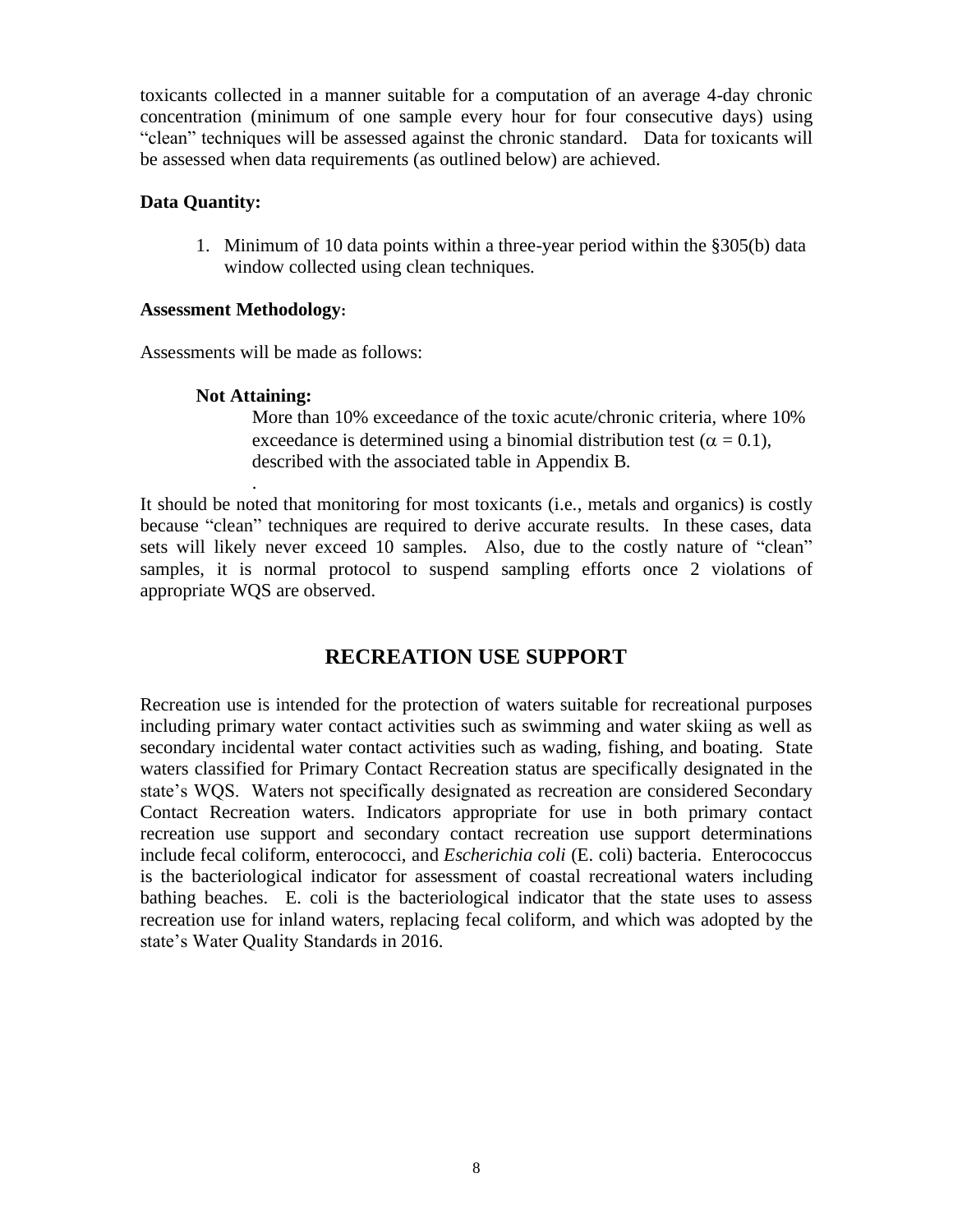### **Enterococci Bacteria (Marine Water)**

### **Data Quantity:**

- 1. A minimum of 4 sampling events distributed over a 2-year period within the §305(b) data window.
- 2. A sampling event consists of a minimum of 20 samples distributed over a 6 month sampling period with each sample spaced at least 12 hours apart.
- 3. In each year, a minimum of 1 sampling event will be taken in each of the contact and non-contact recreational seasons. The contact recreational season is May 1 – October 31, and the non-contact recreational season is November 1 – April 30.

#### **Assessment Methodology:**

When assessing sites with more than two years of enterococci data, greater weight may be given to more recent sampling events during the data window. Assessments for Primary Contact Recreation or Secondary Contact Recreation will be assigned as follows:

#### **Not Attaining:**

If the geometric mean criterion for the water's applicable recreation classification as given in the state's water quality standards is exceeded in greater than 10% of the 6-month sampling events (based on a minimum of 20 samples per event), where 10% exceedance is determined using a binomial distribution test ( $\alpha = 0.1$ ), described with the associated table in Appendix B. In order to use the binomial approach to determine 10% exceedance of the applicable criteria, a minimum of 8 sampling events is required. In situations where there is less than 8 sampling events, nonattainment will be indicated where the criterion is exceeded in greater than 25% of the sampling events.

When a sample with a value of 0 is included a sampling event, the 0 must be converted to a 1 because the anti-log of 0 is not defined. Converting a value of 0 to a value of 1 will ensure that the sample is counted and prevent the geometric mean from becoming inflated as when a 0 is ignored by the calculation.

#### *Escherichia coli* **Bacteria (Fresh Water)**

#### **Data Quantity:**

- 1. A minimum of 4 sampling events distributed over a 2-year period within the §305(b) data window.
- 2. A sampling event consists of a minimum of 5 samples distributed over a 30-day sampling period with each sample spaced at least 12 hours apart.
- 3. In each year, a minimum of 1 sampling event will be taken in each of the contact and non-contact recreational seasons. The contact recreational season is May 1 – October 31, and the non-contact recreational season is November 1 – April 30.

#### **Assessment Methodology:**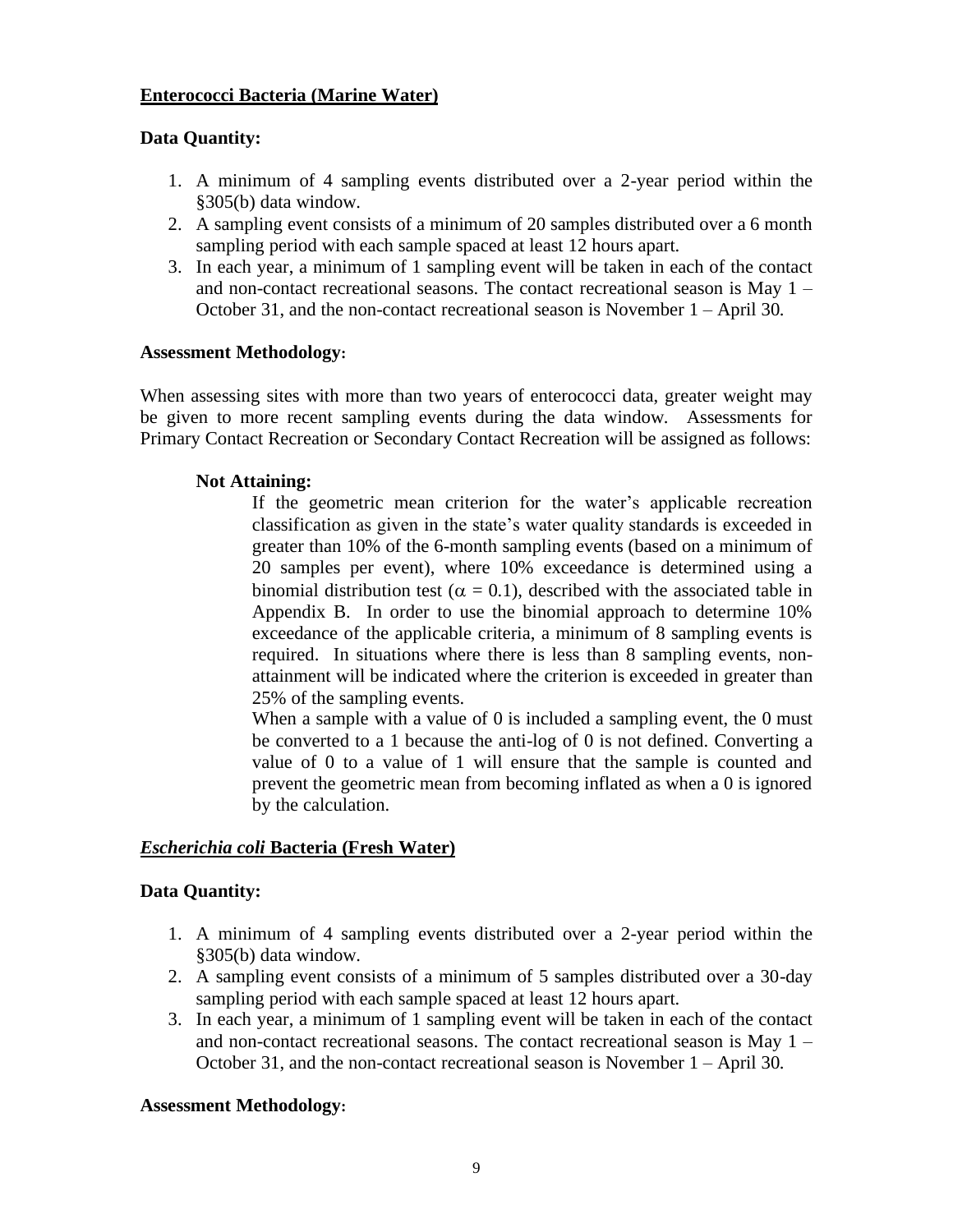When assessing sites with more than two years of culturable *E. coli* data, greater weight may be given to more recent sampling events during the 5-year data window. Assessments for Recreation use will be assigned as follows:

#### **Not Attaining:**

If the geometric mean criterion for the water's applicable recreation classification as given in the state's water quality standards is exceeded in greater than 10% of the 30-day sampling events; or, if monitoring data indicate that the instantaneous criterion for *E. coli* is exceeded in more that 10% of the 30-day sampling events (based on a minimum of 5 samples), where 10% exceedance is determined using a binomial distribution test ( $\alpha$ )  $= 0.1$ ), described with the associated table in Appendix B. In order to use the binomial approach to determine 10% exceedance of the applicable criteria, a minimum of 8 sampling events is required. In situations where there is less than 8 sampling events, non-attainment will be indicated where the criterion is exceeded in greater than 25% of the sampling events.

## **FISH CONSUMPTION USE SUPPORT**

The Fish Consumption designated use is intended to provide for the protection of human health from fish tissue obtained for human consumption. Indicators appropriate for fish consumption use support determinations include the actual levels of bioaccumulative chemicals in fish tissue.

For the 2022 §305(b), the only assessment rendered will be that for non-attainment of the fish consumption use. This assessment will be based on the existence of a fish consumption advisory that is supported by water body specific fish tissue monitoring. These advisories are issued by MDEQ and the Mississippi Department of Health after consultation with the Mississippi Fish Advisory Task Force made up of representatives from several state agencies. Water bodies that have fish consumption advisories (i.e., restricted or no consumption advisories), based on actual data for the specific water body, will be assessed as not attaining the Fish Consumption Use Support designation.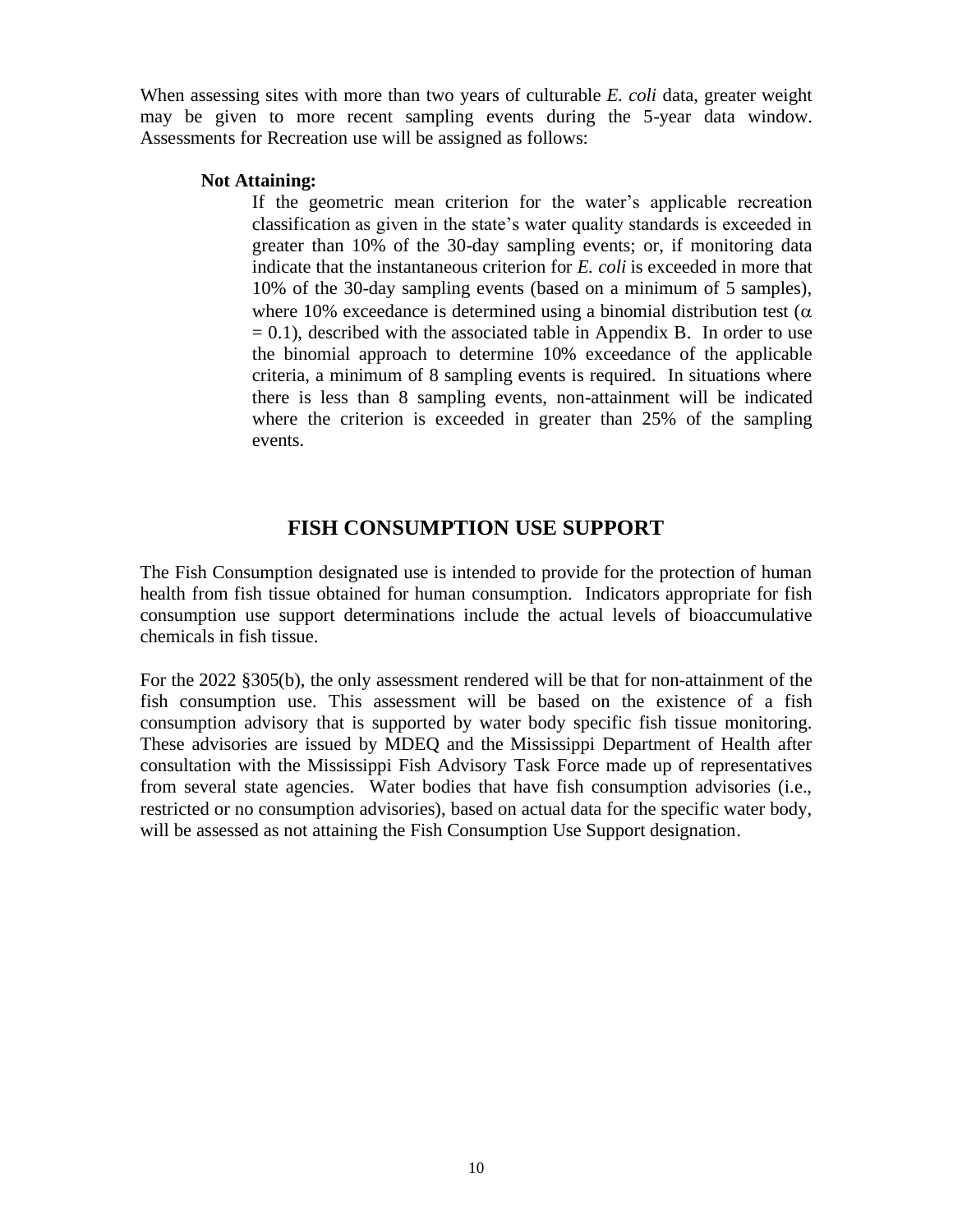## **SHELLFISH CONSUMPTION USE SUPPORT**

The Shellfish Consumption designated use is applicable to coastal estuarine waters in Mississippi specifically identified for Shellfish Harvesting in the state's WQS.This use is intended to provide for the safe propagation and harvesting of shellfish for human consumption. The National Shellfish Sanitation Program (NSSP) determines these classifications. The Mississippi Department of Marine Resources administers this program for Mississippi coastal waters. Indicators appropriate for shellfish consumption use support determinations include the actual levels of pollutants in shellfish tissue and ambient waters.

Attainment of the Shellfish Harvesting Use is primarily assessed based on the Shellfish Classification system as defined under the NSSP and is supported by actual bacteria (fecal coliform) data for the water bodies being assessed. Waters classified as approved or conditionally approved and open at least 75% of the season, will be assessed as attaining the shellfish consumption use. Waters classified as restricted or prohibited will be assessed as non-attaining. However, if a water body classified for Shellfish Harvesting is restricted and/or prohibited solely because of its geographic location (i.e., proximity to a shoreline or a permitted NPDES wastewater discharge point) and no data are available, the water body will not be assessed. Currently, MDEQ has developed TMDLs for all waters classified for Shellfish Harvesting.

## **DRINKING WATER SUPPLY USE**

The Drinking Water Supply designated use is applicable to surface waters in Mississippi specifically identified under the Public Water Supply classification in the state's WQS. This use is intended to provide for a safe source of raw water supply for drinking and food processing purposes. Indicators appropriate for use in drinking water supply use determination include chemical data. Chemical parameters as specifically denoted in the state's WQS document will be utilized for assessment. Data quantity and assessment methodology will follow the same requirements as for those parameters identified under **Conventional Chemical Data Other Than DO.**

## **Datasets Not Meeting Minimum Quantity/Quality Requirements:**

All data and information collection activities may not meet the quality, quantity, and sampling frequency requirements described in this document. Nevertheless, these data and information collection activities have value in assessing water quality and MDEQ will consider these data in the §305(b) assessment process. Datasets of this type are screened using a determination of percent exceedances of water quality thresholds and WQS using the same process established for data that meet CALM requirements. This is followed by a case-by-case review and use of professional judgment to determine if the limited datasets adequately represent existing water quality conditions.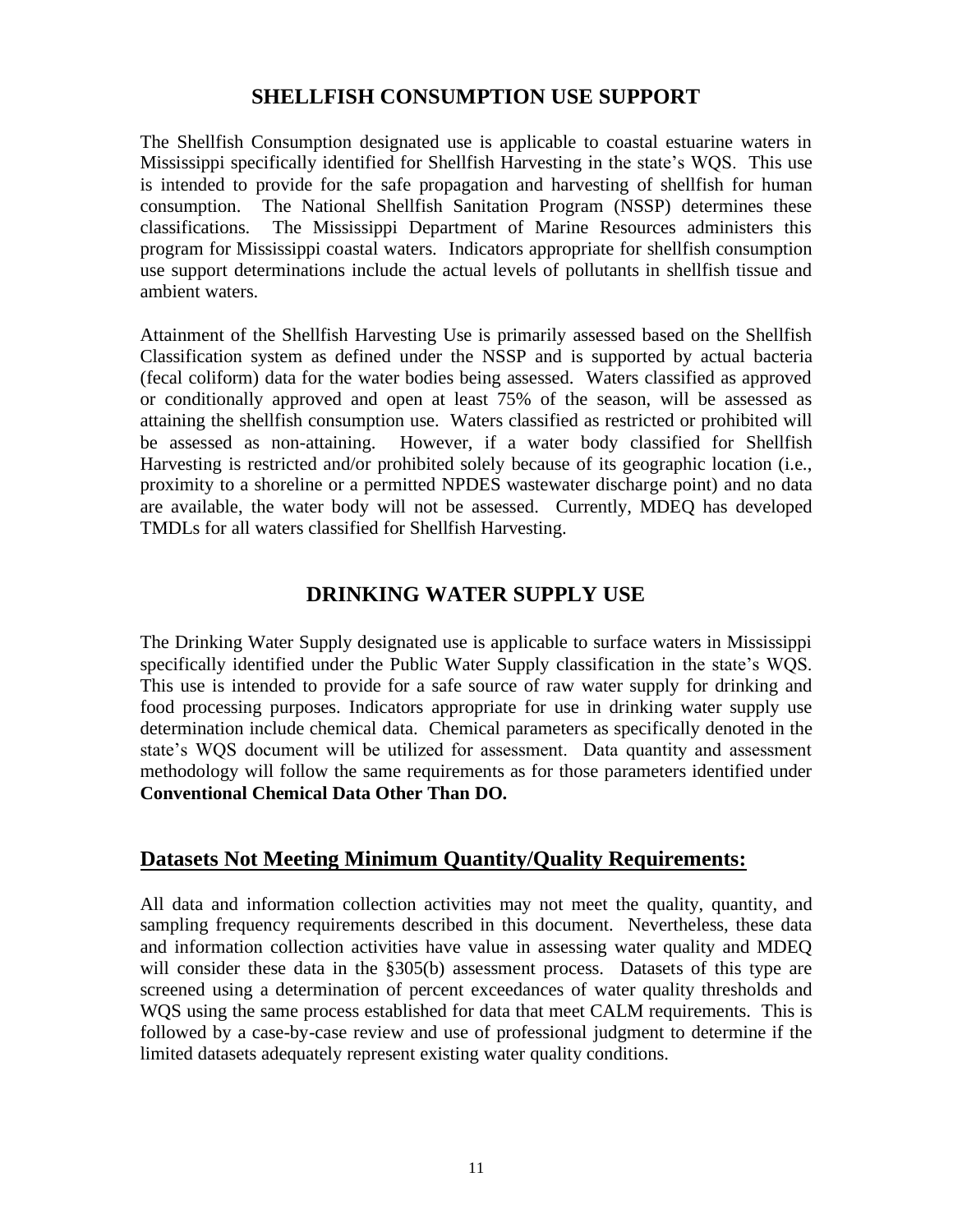These limited datasets and information that do not meet the CALM requirements stated in this methodology will only be used for a §303(d) listing decision when the following conditions are met:

- 1. Those data demonstrate compelling evidence (CE) of the water quality and,
- 2. The data are supported by data quality documentation and MDEQ determines that the data is scientifically defensible after conducting a review of the quality assurance procedures used by the data generator.

Monitoring sites identified as potentially impaired or potentially supporting but with less evidence and/or a lack of data quality documentation are considered insufficient data for §305(b) assessment and §303(d) listing. However, these data are not dismissed. In order to confirm the water quality condition, the water body is assigned to a monitoring or watch list where it can be scheduled for future monitoring by MDEQ through its Surface Water Monitoring Strategy implementation.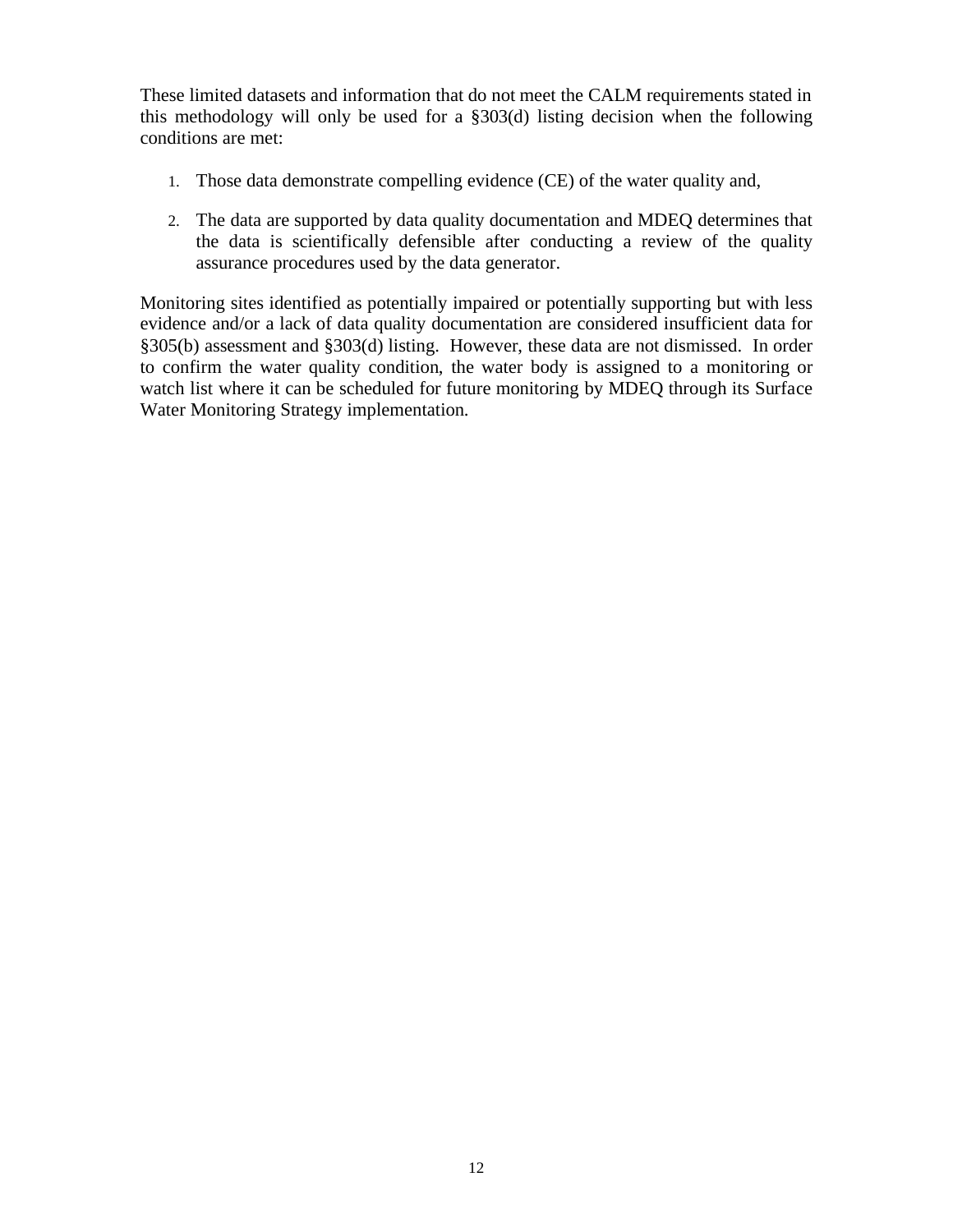### **APPENDIX A**

## **Mississippi Benthic Index of Stream Quality (M-BISQ) Assessment Methodology for Aquatic Life Use Support (ALUS)**

#### **Background**

For a detailed discussion of the M-BISQ development effort see [Development and](http://deq.state.ms.us/MDEQ.nsf/pdf/WMB_M_BISQReport/$File/M-BISQReport.pdf?OpenElement)  [Application of the Mississippi Benthic Index of Stream Quality \(M-BISQ\)](http://deq.state.ms.us/MDEQ.nsf/pdf/WMB_M_BISQReport/$File/M-BISQReport.pdf?OpenElement) (MDEQ, 2003) and Evaluation and Recalibration of the Mississippi Benthic Index of Stream Quality (MBISQ), (MDEQ, 2008) and The Mississippi-Benthic Index of Stream Quality (MBISQ): Recalibration and Testing (MDEQ 2016). For the 2022 assessment, M-BISQ scores determined from biological samples collected from 2016-2020 will be used to make ALUS assessments. M-BISQ scores for biological data collected within the assessment window will be compared to bioregions and metrics as determined by the recalibration of the M-BISQ. The assessment threshold for each calibration set remains the  $25<sup>th</sup>$  percentile of the least disturbed sites for the appropriate bioregion.

Least Disturbed Condition (i.e., "reference"):

The "least disturbed" sites within each bioregion are considered as a comparison set for that bioregion. The numeric M-BISQ scores for each bioregion's comparison set make up a distribution from which a statistical reference point reflects the concept of "least disturbed" or "best attainable" conditions. The  $25<sup>th</sup>$  percentile of the M-BISQ score distribution for each bioregional comparison set (Figure 1) is used as the reference point or threshold of attainment. The  $25<sup>th</sup>$  percentile is considered to approximate the desired reference condition and thus serves as a threshold of attainment of ALUS. This threshold of ALUS attainment for each bioregion is used for comparing biological data collected from wadeable streams in each respective bioregion. It is also considered to capture and reflect the inherent certainty, and uncertainty, of the measurement process. To allow for comparison to the ALUS attainment threshold, the biological data from each wadeable site sampled are combined to calculate the final multi-metric index score (M-BISQ) for each site. The relationship of the final score to the attainment threshold of the appropriate bioregion determines the assessment status for the site. A detailed explanation of the 2022 §305(b) listing process is given below in the Assessment Guidelines Section.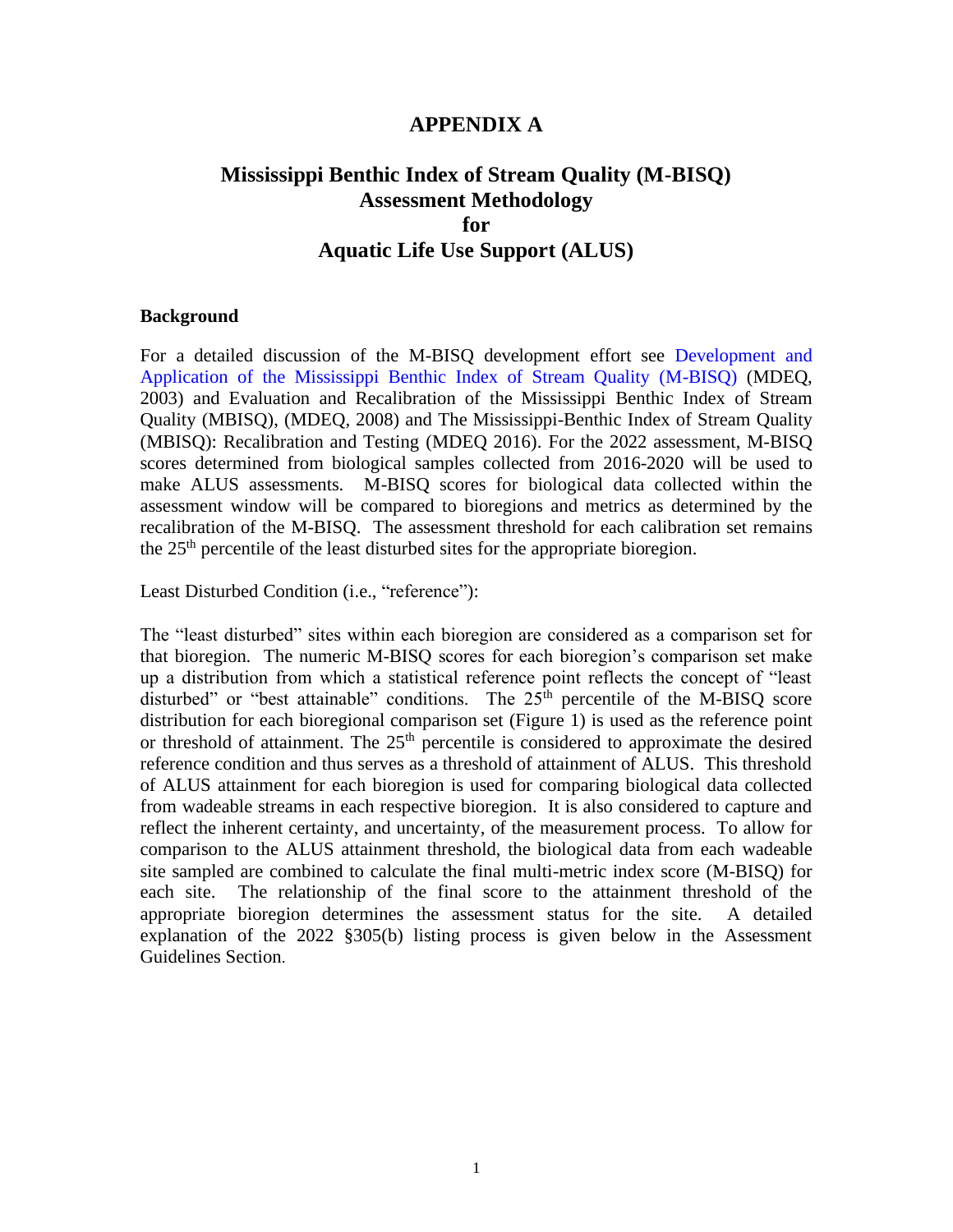

Figure 1. Sample M-BISQ Score Distribution for a Bioregional Comparison Set

### **M-BISQ Assessment Guidelines for the 2022 §305(b) Assessment Process**

- 1. Streams with initial (first time monitored) M-BISQ site scores at or above the attainment threshold (25th percentile) score of the comparison set, for their respective bioregion, will be considered as *attaining* ALUS.
- 2. Streams with initial (first time monitored) M-BISQ site scores below the minimum score of the comparison set, for their respective bioregion, will be considered *not attaining* ALUS caused by biological impairment.
- 3. For streams having two or more M-BISQ scores, each score will be taken into account when making water quality assessment and listing decisions. Before using multiple IBI scores from a given site, the following conditions will be considered:
	- Each M-BISO score was developed according to M-BISO methodology and is QA-approved,
	- Each M-BISQ score was obtained within the applicable data window for the §305(b) reporting period,
	- Environmental conditions (climatic and flow) were considered representative of the site for both M-BISQ sampling events.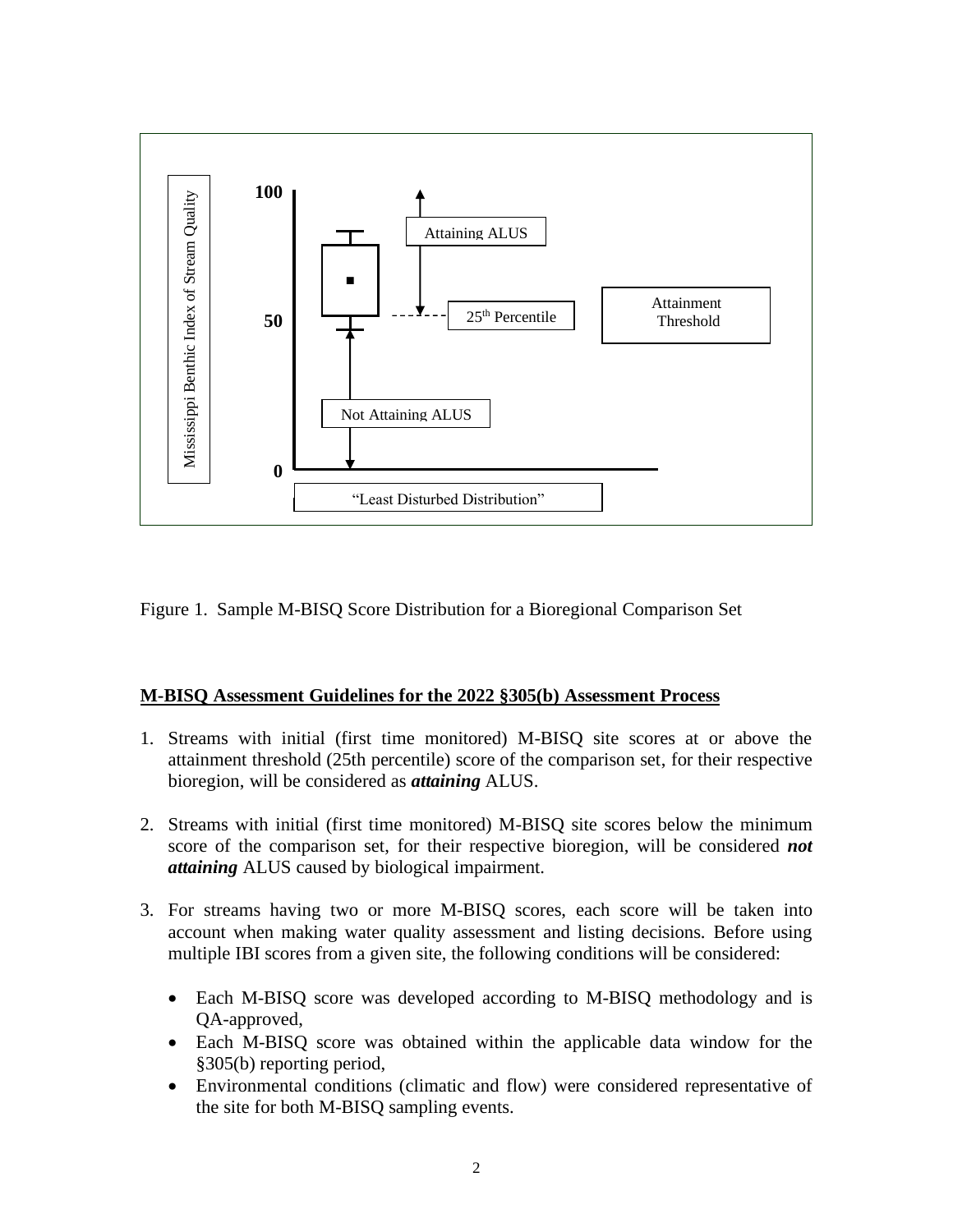When these conditions are met and scores are within 20 points of each other, the two scores will be averaged. Only scores developed within the same calibration dataset will be averaged. Based on this average score, the site will be assessed as follows:

- If the average score falls below the  $25<sup>th</sup>$  percentile of the comparison set, the site will be assessed as *not attaining* ALUS with the assessment cause of biological impairment.
- If the average score falls at or above the  $25<sup>th</sup>$  percentile of the comparison set, the site will be assessed as *attaining* ALUS.
- 4. If the individual M-BISQ scores of the sampling events at the same sampling location are substantially different  $(> 20 \text{ points})$ , the difference will be investigated. The significant difference in scores may indicate that site conditions changed or that one of the scores may not be representative of the ambient condition (i.e. an anomalous event). In these cases, additional data review for the two sampling events will be performed to evaluate possible reasons that account for the large variability and to determine which, if either, of the two scores is more representative of current water quality conditions at the site. Based on this evaluation, the following conditions will apply in using these scores for assessments:

• If the reason for the discrepancy in scores cannot be determined, the most recent score will be used and assessments made by using the  $25<sup>th</sup>$  percentile of the comparison set.

• If the reason for the discrepancy in scores is determined, the score most representative of current site specific water quality conditions will be used and assessments made using the  $25<sup>th</sup>$  percentile of the comparison set.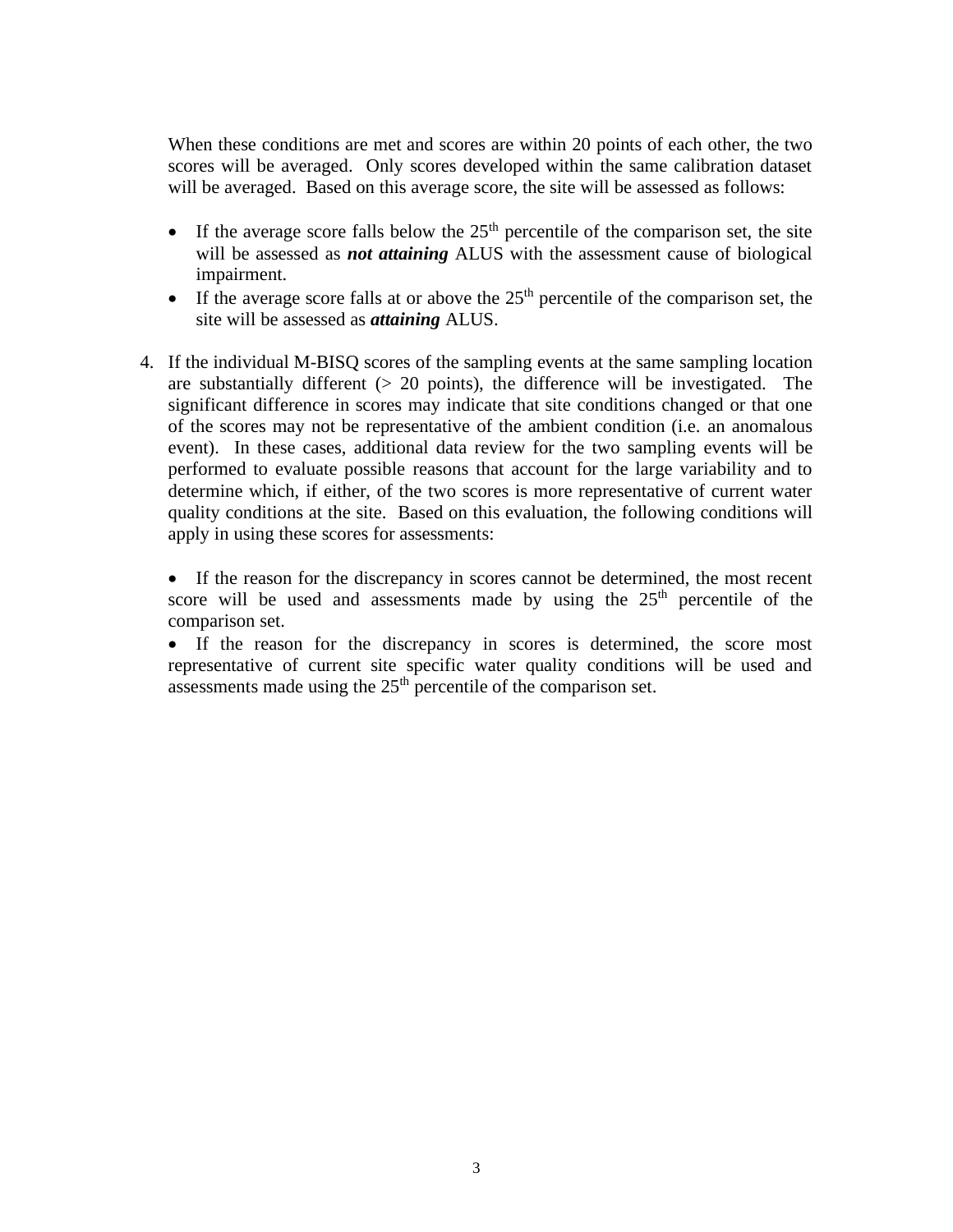#### **APPENDIX B**

#### **Use of the Binomial Test for Evaluating 10% Exceedance:**

The sample proportion of exceedance of the criterion for a specific pollutant is an estimate of the true exceedance probability of that pollutant. Given the random variability in estimating a true exceedance probability, as for the estimate of any parameter, there is uncertainty in the estimated sample proportion of exceedance. The degree of this uncertainty is a function of sample size and the number of exceedances. The fewer samples taken, the more uncertainty there is in the sample estimate of the true exceedance probability. MDEQ has chosen to consider this uncertainty when making determinations with regards to evaluating the sample proportion of exceedances of criteria. MDEQ will use a nonparametric hypothesis testing approach based on the binomial distribution.

A pollutant concentration can be converted into a simple binomial where a single observation either exceeds (1) or does not exceed (0) a criterion. The actual distribution is unknown, but by using the number of measured exceedances and the total number of samples, the unknown distribution can be converted into a binomial distribution that depends only on the sample size and the true exceedance probability (p). One can then use a simple hypothesis test about the sample, with the target exceedance (e.g., 10%) used as the true exceedance probability to test the hypothesis of "whether the sample exceedance probability is significantly larger than the assumed target exceedance probability". The null hypothesis  $(H<sub>o</sub>)$  in such a case is that the sample exceedance probability  $(p)$  is less than or equal to the target (e.g., 10% or 0.1):

 $H_0: p \leq 0.1$ ,

and the water body is unimpaired, versus the alternative  $(H_a)$ :

$$
H_a
$$
:  $p > 0.1$ ,

and the waterbody is impaired.

This test is performed by comparing the observed percent exceedances  $(x)$  to a binomial probability table. For example, for sample size of 10 (N), the probability of observing 2 or less exceedances in a population with a true exceedance probability of 10% or less ( $p =$ 0.l) is 0.9298 and of observing 3 or more is 0.0702. That is, one is pretty confident (93%) that a sample of 10 observations will have 2 or less exceedances observed. Note that this is true even though the observed percent exceedance is 20% (2/10). A 20% exceedance percentage is not significantly larger than the assumed 10% exceedance probability at 7% level of significance (93% confidence). Therefore, to be 95% confident in rejecting the null hypothesis, one would need to observe more than 2 exceedances in a sample of 10. However, for the same test, to be 90% confident in rejecting the null hypothesis, one would conclude that more than 1 exceedance in a sample of 10 would constitute a 10% exceedance, since 93% exceeds 90%. The decision about confidence is a policy decision that must weigh the risks of type I error (falsely rejecting the null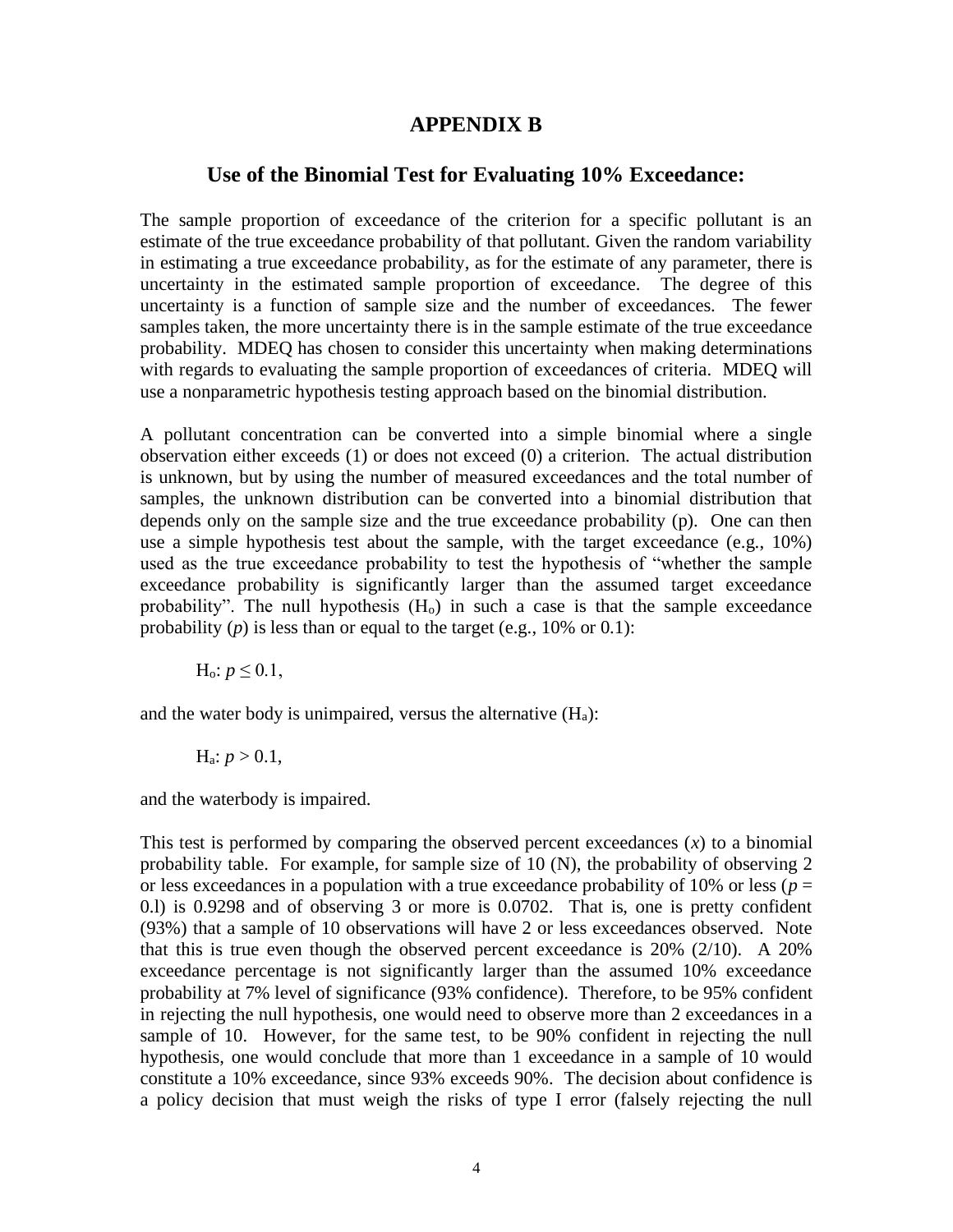hypothesis) against the type II error (falsely accepting the null hypothesis). Small sample sizes can carry a significant risk of committing type II errors.

Using many software packages, one can quickly calculate the number of exceedances needed to list an impaired waterbody as exceeding any target frequency of exceedance for any confidence level. The Microsoft Excel function CRITBINOM(N,  $p$ , 1- $\alpha$ ) can be used to estimate the maximum number of exceedances  $(x)$  out of N observations or trials that meets the target probability ( $p$ ) for a specific type I error rate ( $\alpha$ ) or confidence level  $(1 - \alpha)$ . This function, therefore, provides the critical value for testing the null hypothesis above at a (100 $\alpha$ ) % level of significance, where p and  $\alpha$  are selected by MDEQ. The number of exceedances that is one greater than this value represents, therefore, the minimum number of exceedances that violate the exceedance probability. Table B-1 lists these exceedance values for  $\alpha = 0.1$  for  $p = 10\%$  exceedance probability. These critical values (the number of exceedances that indicate greater than 10% exceedance with 90% confidence) will be used to assess against the 10% exceedance frequencies as described in the CALM process listed above for different sample sizes. Critical values for sample sizes above those listed here will be calculated using the CRITBINOM function listed above in Microsoft Excel. In order to use the binomial approach to determine 10% exceedance of the applicable criteria, a minimum of 8 sampling events is required.